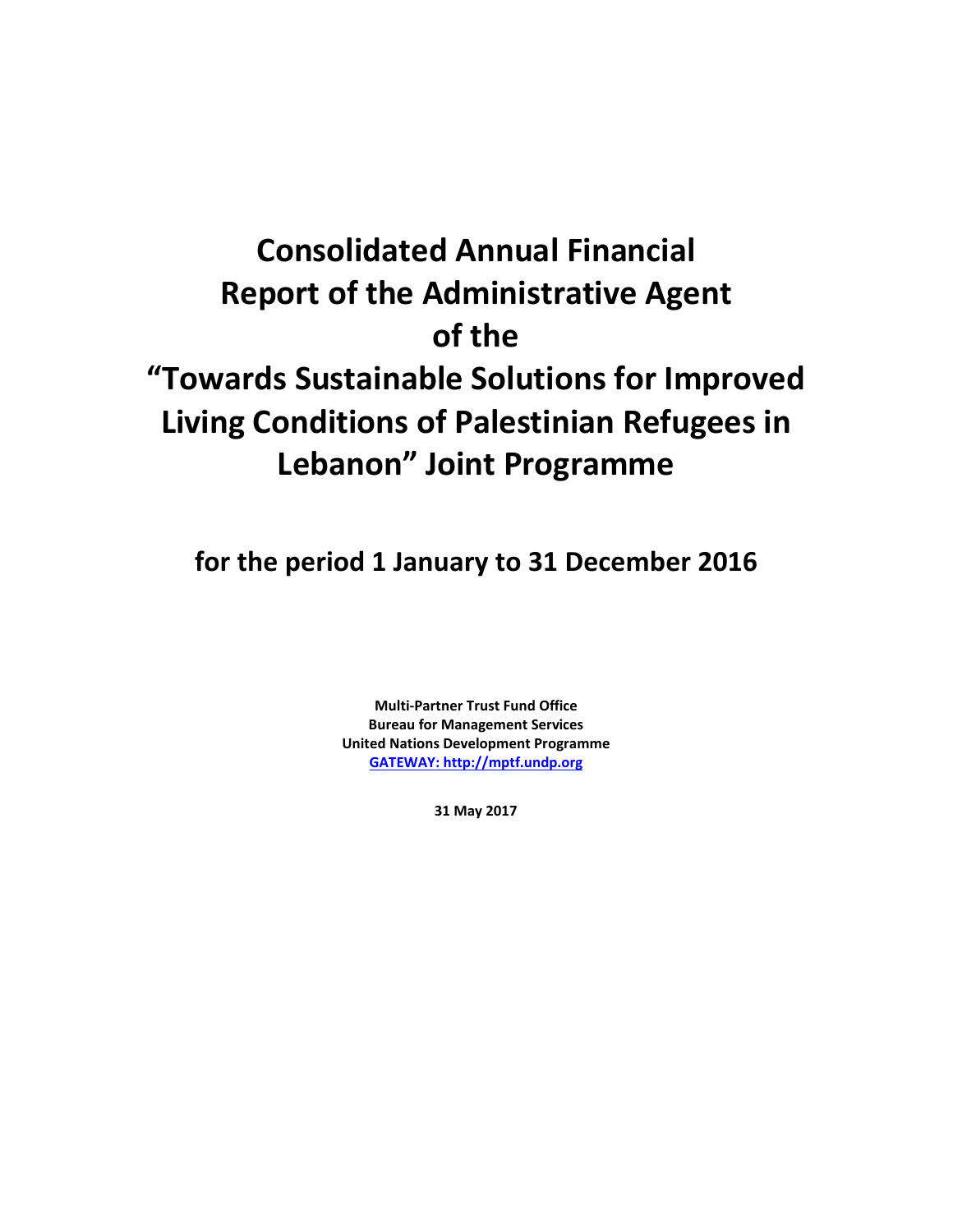JP LBN PALESTINIAN REFUGEES CONSOLIDATED ANNUAL FINANCIAL REPORT **2016**

SWISS AGENCY FOR DEVELOPMENT &

COOPERATION

 $\overline{\bullet}$ 

# **PARTICIPATING ORGANIZATIONS CONTRIBUTORS**



United Nations Development Programme



UN Centre for Human Settlement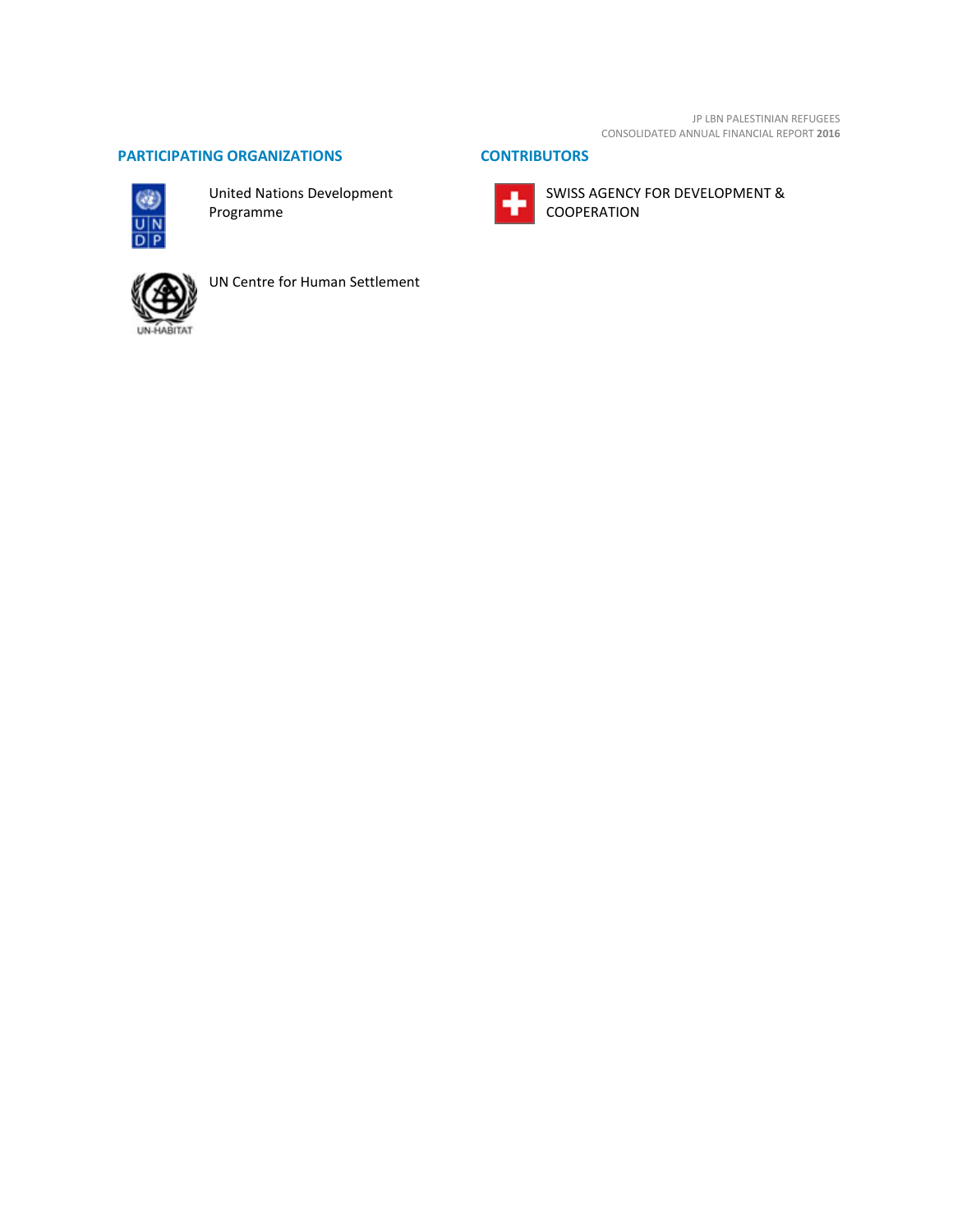Amount approved by the Steering Committee for a project/programme.

#### **Approved Project/Programme**

A project/programme including budget, etc., that is approved by the Steering Committee for fund allocation purposes.

#### **Contributor Commitment**

Amount(s) committed by a donor to a Fund in a signed Standard Administrative Arrangement with the UNDP Multi-Partner Trust Fund Office (MPTF Office), in its capacity as the Administrative Agent. A commitment may be paid or pending payment.

#### **Contributor Deposit**

Cash deposit received by the MPTF Office for the Fund from a contributor in accordance with a signed Standard Administrative Arrangement.

#### **Delivery Rate**

The percentage of funds that have been utilized, calculated by comparing expenditures reported by a Participating Organization against the 'net funded amount'.

## **Indirect Support Costs**

A general cost that cannot be directly related to any particular programme or activity of the Participating Organizations. UNDG policy establishes a fixed indirect cost rate of 7% of programmable costs.

#### **Net Funded Amount**

Amount transferred to a Participating Organization less any refunds transferred back to the MPTF Office by a Participating Organization.

## **Participating Organization**

A UN Organization or other inter-governmental Organization that is an implementing partner in a Fund, as represented by signing a Memorandum of Understanding (MOU) with the MPTF Office for a particular Fund.

## **Project Expenditure**

The sum of expenses and/or expenditure reported by all Participating Organizations for a Fund irrespective of which basis of accounting each Participating Organization follows for donor reporting.

## **Project Financial Closure**

A project or programme is considered financially closed when all financial obligations of an operationally completed project or programme have been settled, and no further financial charges may be incurred.

## **Project Operational Closure**

A project or programme is considered operationally closed when all programmatic activities for which Participating Organization(s) received funding have been completed.

#### **Project Start Date**

Date of transfer of first instalment from the MPTF Office to the Participating Organization.

## **Total Approved Budget**

This represents the cumulative amount of allocations approved by the Steering Committee.

#### **US Dollar Amount**

The financial data in the report is recorded in US Dollars and due to rounding off of numbers, the totals may not add up.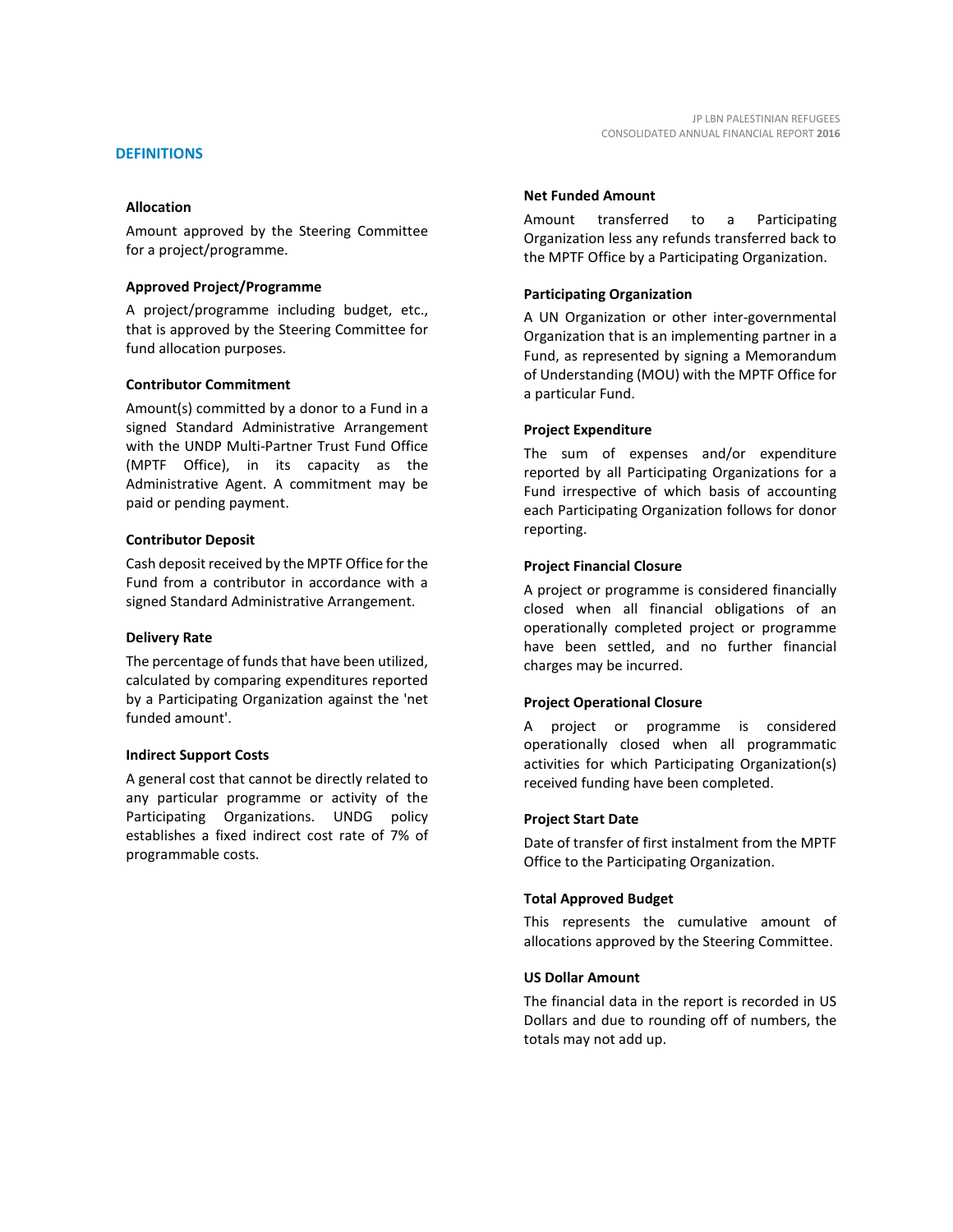#### JP LBN PALESTINIAN REFUGEES CONSOLIDATED ANNUAL FINANCIAL REPORT 2016

# **TABLE OF CONTENTS**

| Introduction 1 1 |   |
|------------------|---|
|                  |   |
|                  |   |
|                  |   |
|                  |   |
|                  | 5 |
|                  |   |
|                  |   |
|                  |   |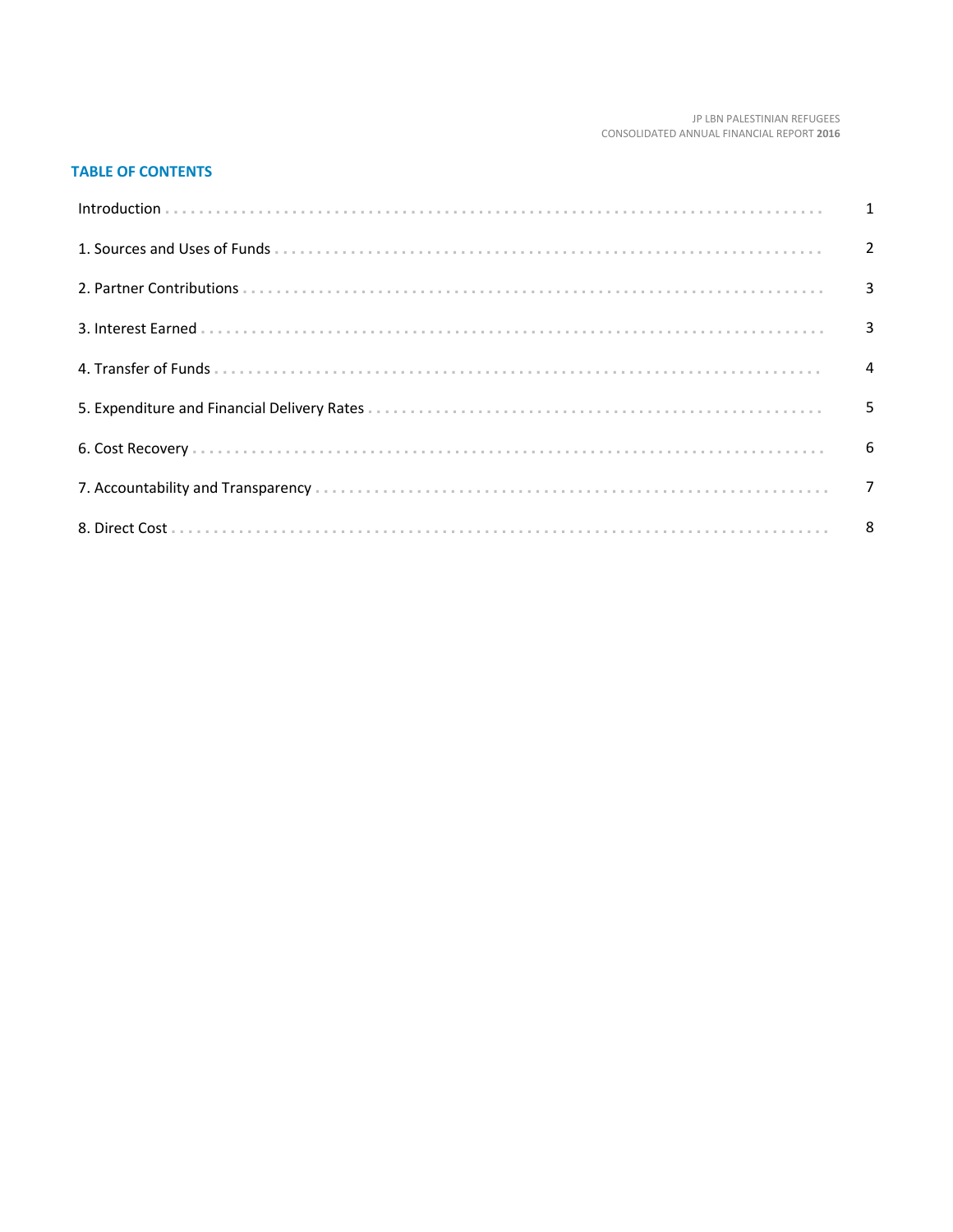#### **INTRODUCTION**

This Consolidated Annual Financial Report of the **"Towards Sustainable Solutions for Improved Living Conditions of Palestinian Refugees in Lebanon" Joint Programme** is prepared by the United Nations Development Programme (UNDP) Multi-Partner Trust Fund Office (MPTF Office) in fulfillment of its obligations as Administrative Agent, as per the terms of Reference (TOR), the Memorandum of Understanding (MOU) signed between the UNDP MPTF Office and the Participating Organizations, and the Standard Administrative Arrangement (SAA) signed with contributors.

The MPTF Office, as Administrative Agent, is responsible for concluding an MOU with Participating Organizations and SAAs with contributors. It receives, administers and

manages contributions, and disburses these funds to the Participating Organizations. The Administrative Agent prepares and submits annual consolidated financial reports, as well as regular financial statements, for transmission to contributors.

This consolidated financial report covers the period 1 January to 31 December **2016** and provides financial data on progress made in the implementation of projects of the **"Towards Sustainable Solutions for Improved Living Conditions of Palestinian Refugees in Lebanon" Joint Programme**. It is posted on the MPTF Office GATEWAY [\(http://mptf.undp.org/factsheet/fund/JLB00\)](http://mptf.undp.org/factsheet/fund/JLB00).

The financial data in the report is recorded in US Dollars and due to rounding off of numbers, the totals may not add up.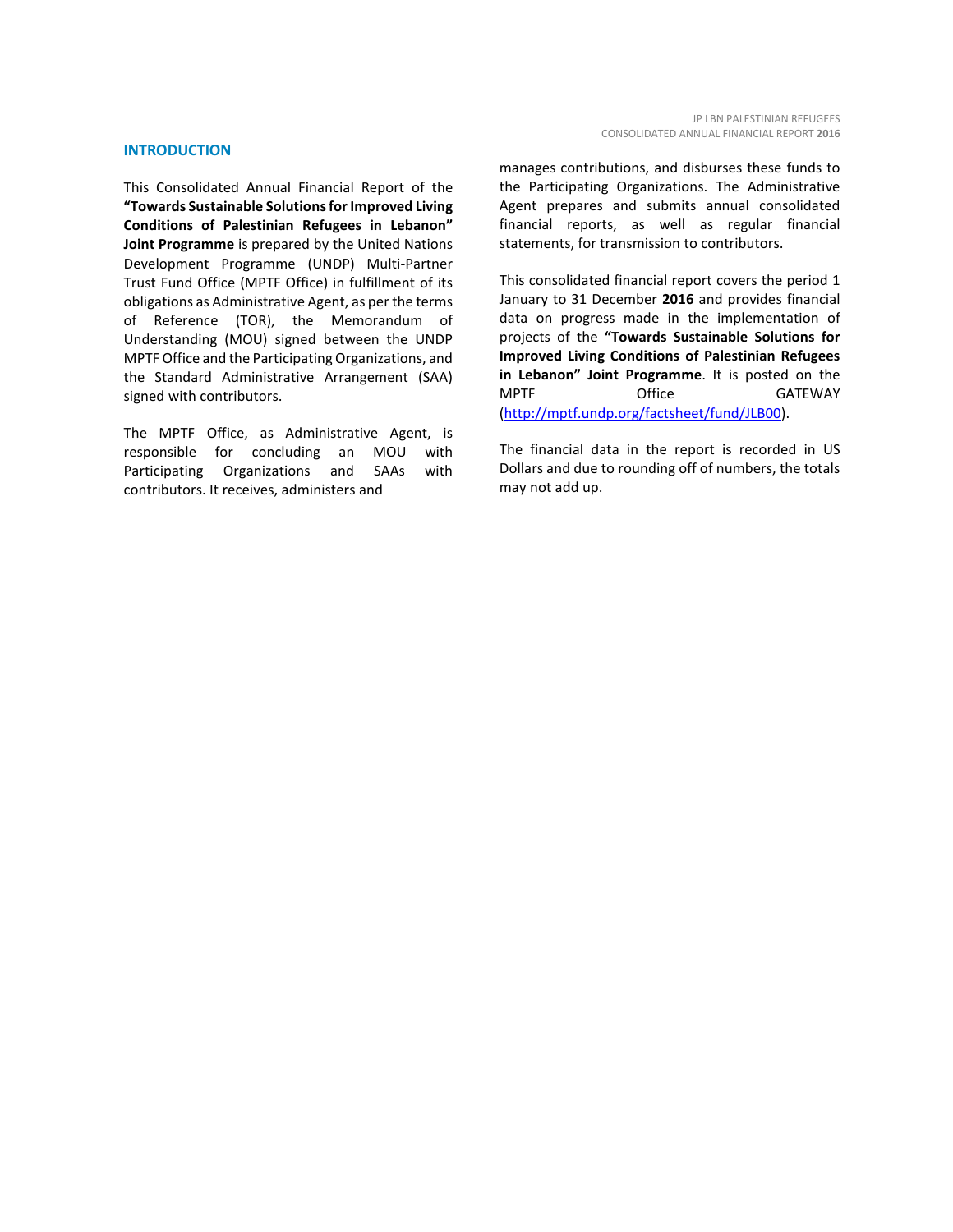#### **2016 FINANCIAL PERFORMANCE**

This chapter presents financial data and analysis of the **"Towards Sustainable Solutions for Improved Living Conditions of Palestinian Refugees in Lebanon" Joint Programme** using the pass-through funding modality as of 31 December **2016**. Financial information for this Fund is also available on the MPTF Office GATEWAY, at the following address: [http://mptf.undp.org/factsheet/fund/JLB00.](http://mptf.undp.org/factsheet/fund/JLB00)

## **1. SOURCES AND USES OF FUNDS**

As of 31 December **2016**, 1 contributors deposited US\$ **1,512,000** in contributions and US\$ **1,544** was earned in interest.

The cumulative source of funds was US\$ **1,513,544.**

Of this amount, US\$ **1,496,830** has been net funded to **2** Participating Organizations, of which US\$ **1,447,971** has been reported as expenditure. The Administrative Agent fee has been charged at the approved rate of 1% on deposits and amounts to US\$ **15,120**. Table 1 provides an overview of the overall sources, uses, and balance of the **"Towards Sustainable Solutions for Improved Living Conditions of Palestinian Refugees in Lebanon" Joint Programme** as of 31 December 2016.

| Table 1. Financial Overview, as of 31 December 2016 (in US Dollars) |  |  |  |
|---------------------------------------------------------------------|--|--|--|
|---------------------------------------------------------------------|--|--|--|

|                                                           | Annual 2015 | Annual 2016 | <b>Cumulative</b> |
|-----------------------------------------------------------|-------------|-------------|-------------------|
| <b>Sources of Funds</b>                                   |             |             |                   |
| Contributions from donors                                 | 240,000     |             | 1,512,000         |
| Fund Earned Interest and Investment Income                | 124         | 11          | 1,544             |
| Interest Income received from Participating Organizations |             |             |                   |
| Refunds by Administrative Agent to Contributors           |             |             |                   |
| Fund balance transferred to another MDTF                  |             |             |                   |
| Other Income                                              |             |             |                   |
| <b>Total: Sources of Funds</b>                            | 240,124     | 11          | 1,513,544         |
| <b>Use of Funds</b>                                       |             |             |                   |
| Transfers to Participating Organizations                  | 526,680     |             | 1,496,830         |
| Refunds received from Participating Organizations         |             |             |                   |
| <b>Net Funded Amount</b>                                  | 526,680     |             | 1,496,830         |
| Administrative Agent Fees                                 | 2,400       |             | 15,120            |
| Direct Costs: (Steering Committee, Secretariatetc.)       |             |             |                   |
| <b>Bank Charges</b>                                       | 25          | 0           | 111               |
| Other Expenditures                                        |             |             |                   |
| <b>Total: Uses of Funds</b>                               | 529,105     | 0           | 1,512,061         |
| Change in Fund cash balance with Administrative Agent     | (288, 981)  | 11          | 1,484             |
| Opening Fund balance (1 January)                          | 290,454     | 1,473       |                   |
| <b>Closing Fund balance (31 December)</b>                 | 1,473       | 1,484       | 1,484             |
| <b>Net Funded Amount</b>                                  | 526,680     |             | 1,496,830         |
| Participating Organizations' Expenditure                  | 528,400     | 1,104       | 1,447,971         |
| <b>Balance of Funds with Participating Organizations</b>  |             |             | 48,859            |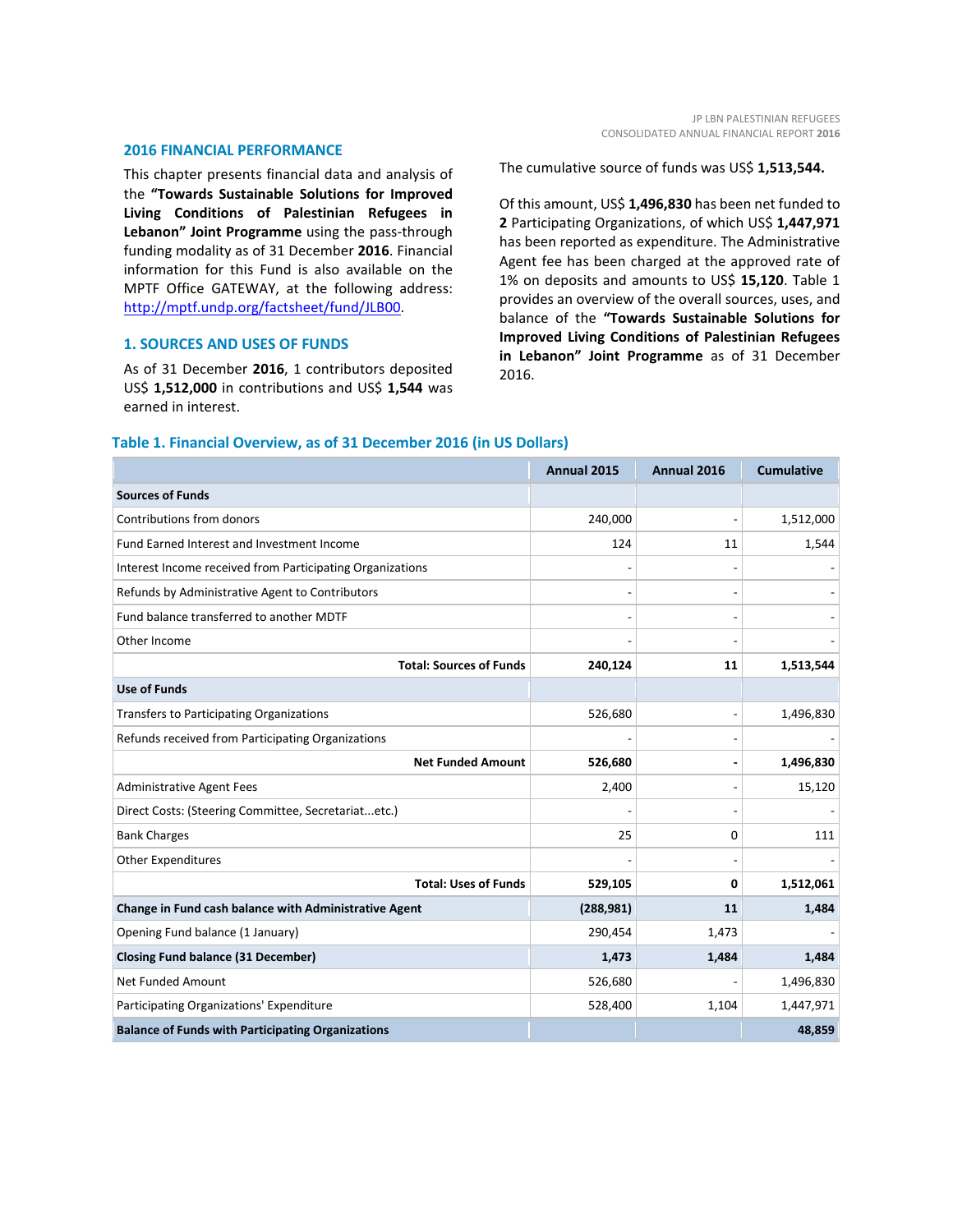#### **2. PARTNER CONTRIBUTIONS**

Table 2 provides information on cumulative contributions received from all contributors to this Fund as of 31 December **2016**.

The **JP LBN Palestinian Refugees Fund** is currently being financed by **1** contributors, as listed in the table below.

The table below includes commitments made up to 31 December **2016** through signed Standard Administrative Agreements, and deposits made through **2016**. It does not include commitments that were made to the fund beyond **2016**.

## **Table 2. Contributors' Commitments and Deposits, as of 31 December 2016 (in US Dollars)**

| <b>Contributors</b>                        | Total<br><b>Commitments</b> | <b>Prior Years</b><br>as of 31-Dec-2015<br><b>Deposits</b> | <b>Current Year</b><br>Jan-Dec-2016<br><b>Deposits</b> | Total<br><b>Deposits</b> |
|--------------------------------------------|-----------------------------|------------------------------------------------------------|--------------------------------------------------------|--------------------------|
| SWISS AGENCY FOR DEVELOPMENT & COOPERATION | 1,512,000                   | 1,512,000                                                  | -                                                      | 1,512,000                |
| <b>Grand Total</b>                         | 1,512,000                   | 1,512,000                                                  |                                                        | 1,512,000                |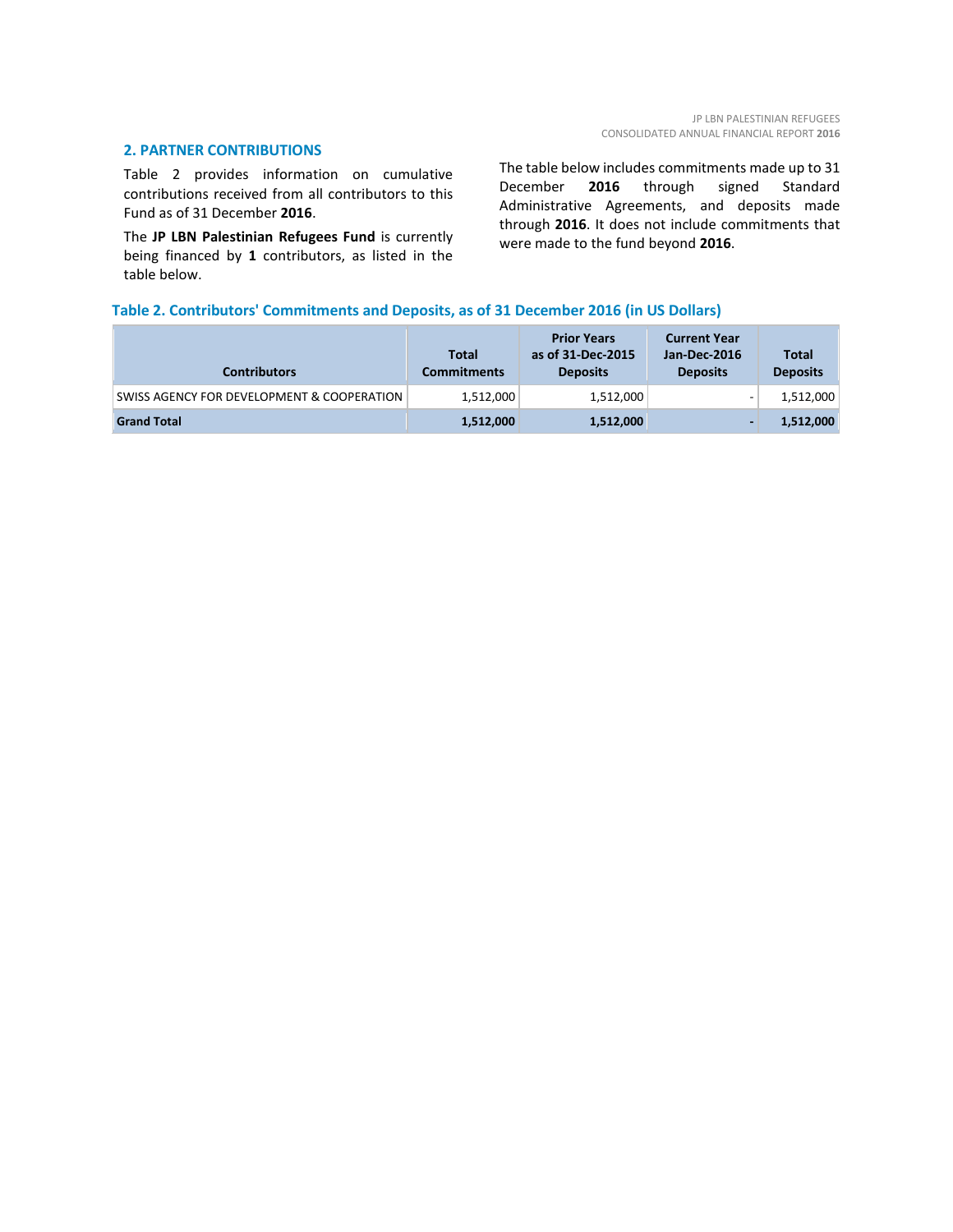## **3. INTEREST EARNED**

Interest income is earned in two ways: 1) on the balance of funds held by the Administrative Agent (Fund earned interest), and 2) on the balance of funds held by the Participating Organizations (Agency earned interest) where their Financial Regulations and Rules allow return of interest to the AA.

As of 31 December **2016**, Fund earned interest amounts to US\$ **1,544**.

Details are provided in the table below.

# **Table 3. Sources of Interest and Investment Income, as of 31 December 2016 (in US Dollars)**

| <b>Interest Earned</b>                     | <b>Prior Years</b><br>as of 31-Dec-2015 | <b>Current Year</b><br><b>Jan-Dec-2016</b> | <b>Total</b> |
|--------------------------------------------|-----------------------------------------|--------------------------------------------|--------------|
| <b>Administrative Agent</b>                |                                         |                                            |              |
| Fund Earned Interest and Investment Income | 1,534                                   | 11                                         | 1,544        |
| <b>Total: Fund Earned Interest</b>         | 1,534                                   | 11                                         | 1,544        |
| <b>Participating Organization</b>          |                                         |                                            |              |
| <b>Total: Agency earned interest</b>       |                                         |                                            |              |
| <b>Grand Total</b>                         | 1,534                                   | 11                                         | 1,544        |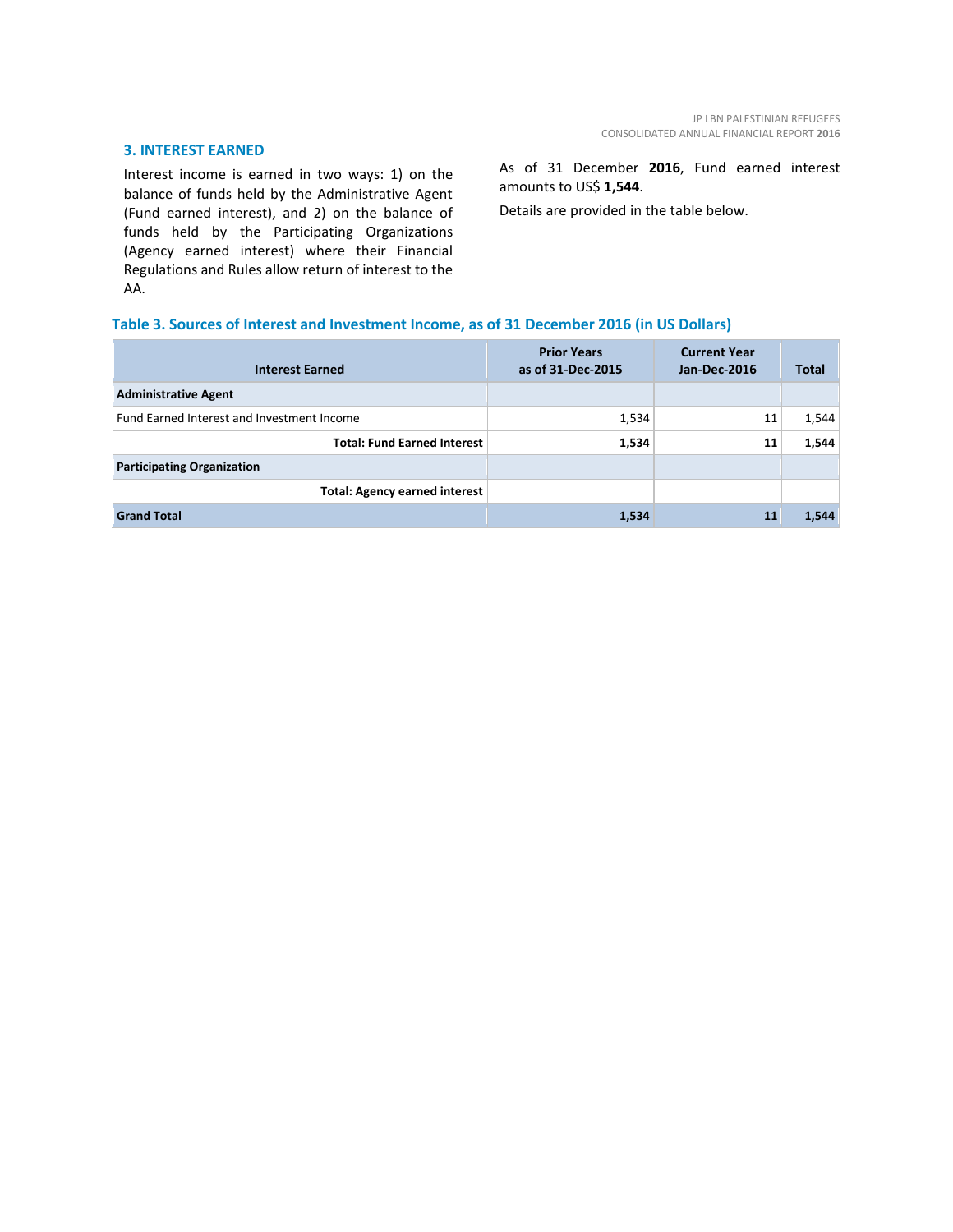## **4. TRANSFER OF FUNDS**

Allocations to Participating Organizations are approved by the Steering Committee and disbursed by the Administrative Agent. As of 31 December **2016**, the AA has transferred US\$ **1,496,830** to **2** Participating Organizations (see list below).

## **4.1 TRANSFER BY PARTICIPATING ORGANIZATION**

Table 4 provides additional information on the refunds received by the MPTF Office, and the net funded amount for each of the Participating Organizations.

# **Table 4. Transfer, Refund, and Net Funded Amount by Participating Organization, as of 31 December 2016 (in US Dollars)**

| <b>Participating</b> |                  | Prior Years as of 31-Dec-2015 |                   |                  | Total<br><b>Current Year Jan-Dec-2016</b> |                   |                  |                |                   |
|----------------------|------------------|-------------------------------|-------------------|------------------|-------------------------------------------|-------------------|------------------|----------------|-------------------|
| Organization         | <b>Transfers</b> | <b>Refunds</b>                | <b>Net Funded</b> | <b>Transfers</b> | <b>Refunds</b>                            | <b>Net Funded</b> | <b>Transfers</b> | <b>Refunds</b> | <b>Net Funded</b> |
| UNDP                 | 835,001          |                               | 835,001           |                  |                                           |                   | 835,001          |                | 835,001           |
| <b>UNHABITAT</b>     | 661,829          |                               | 661,829           |                  |                                           |                   | 661,829          |                | 661,829           |
| <b>Grand Total</b>   | 1,496,830        |                               | 1,496,830         |                  |                                           |                   | 1,496,830        |                | 1,496,830         |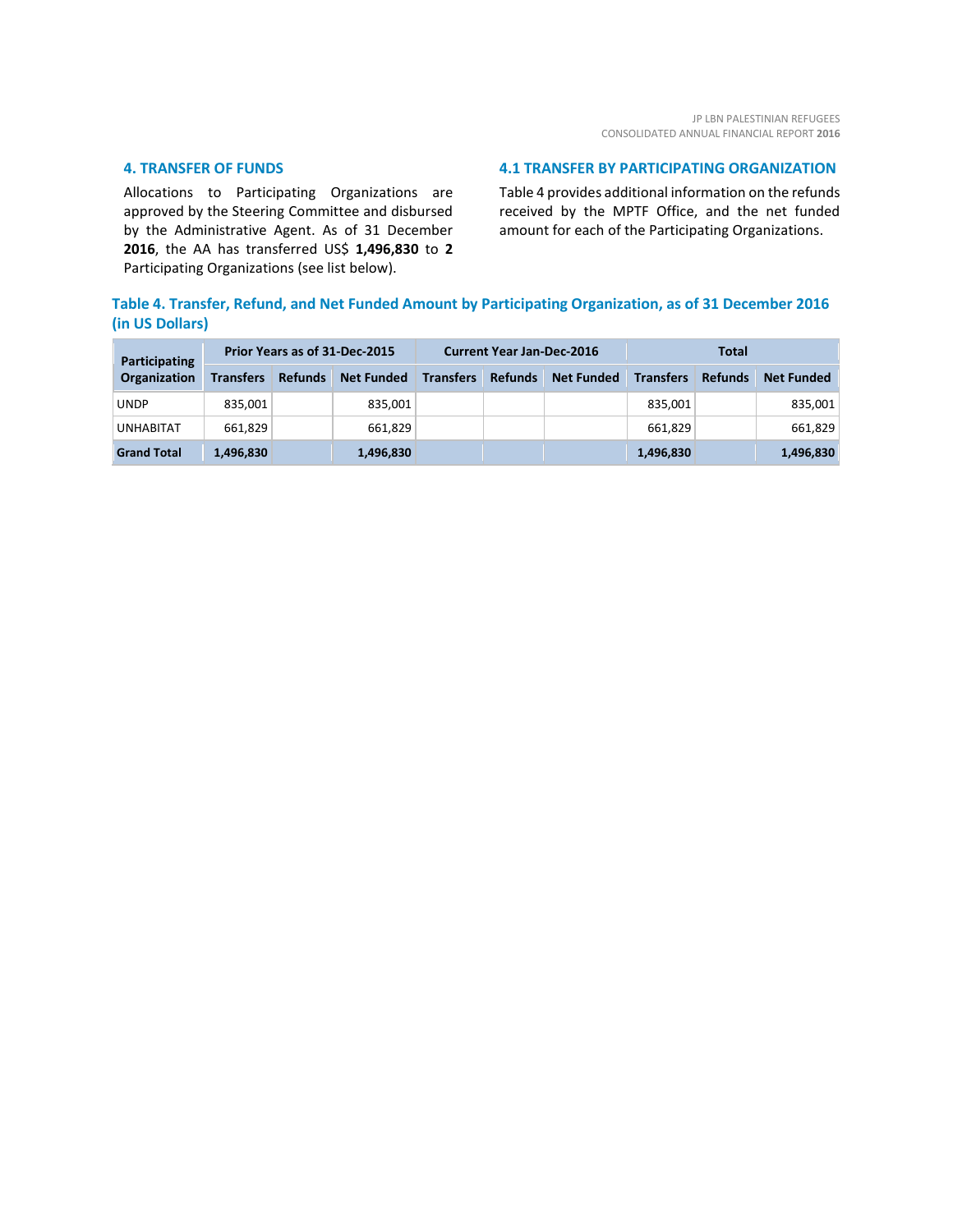JP LBN PALESTINIAN REFUGEES CONSOLIDATED ANNUAL FINANCIAL REPORT **2016**

## **5. EXPENDITURE AND FINANCIAL DELIVERY RATES**

All final expenditures reported for the year **2016** were submitted by the Headquarters of the Participating Organizations. These were consolidated by the MPTF Office.

Project expenditures are incurred and monitored by each Participating Organization, and are reported as per the agreed upon categories for inter-agency harmonized reporting. The reported expenditures were submitted via the MPTF Office's online expenditure reporting tool. The **2016** expenditure data has been posted on the MPTF Office GATEWAY at [http://mptf.undp.org/factsheet/fund/JLB00.](http://mptf.undp.org/factsheet/fund/JLB00)

# **5.1 EXPENDITURE REPORTED BY PARTICIPATING ORGANIZATION**

In **2016**, US\$ was net funded to Participating Organizations, and US\$ **1,104** was reported in expenditure.

As shown in table below, the cumulative net funded amount is US\$ **1,496,830** and cumulative expenditures reported by the Participating Organizations amount to US\$ **1,447,971**. This equates to an overall Fund expenditure delivery rate of **97** percent.

# **Table 5.1 Net Funded Amount, Reported Expenditure, and Financial Delivery by Participating Organization, as of 31 December 2016 (in US Dollars)**

|                                             |                           |                                    | <b>Expenditure</b>                      |                                     |                   |                           |
|---------------------------------------------|---------------------------|------------------------------------|-----------------------------------------|-------------------------------------|-------------------|---------------------------|
| <b>Participating</b><br><b>Organization</b> | Approved<br><b>Amount</b> | <b>Net Funded</b><br><b>Amount</b> | <b>Prior Years</b><br>as of 31-Dec-2015 | <b>Current Year</b><br>Jan-Dec-2016 | <b>Cumulative</b> | <b>Delivery Rate</b><br>% |
| <b>UNDP</b>                                 | 835,001                   | 835,001                            | 826,183                                 | 22                                  | 826.205           | 98.95                     |
| <b>UNHABITAT</b>                            | 661,829                   | 661,829                            | 620,684                                 | 1,082                               | 621.766           | 93.95                     |
| <b>Grand Total</b>                          | 1,496,830                 | 1,496,830                          | 1,446,868                               | 1,104                               | 1,447,971         | 96.74                     |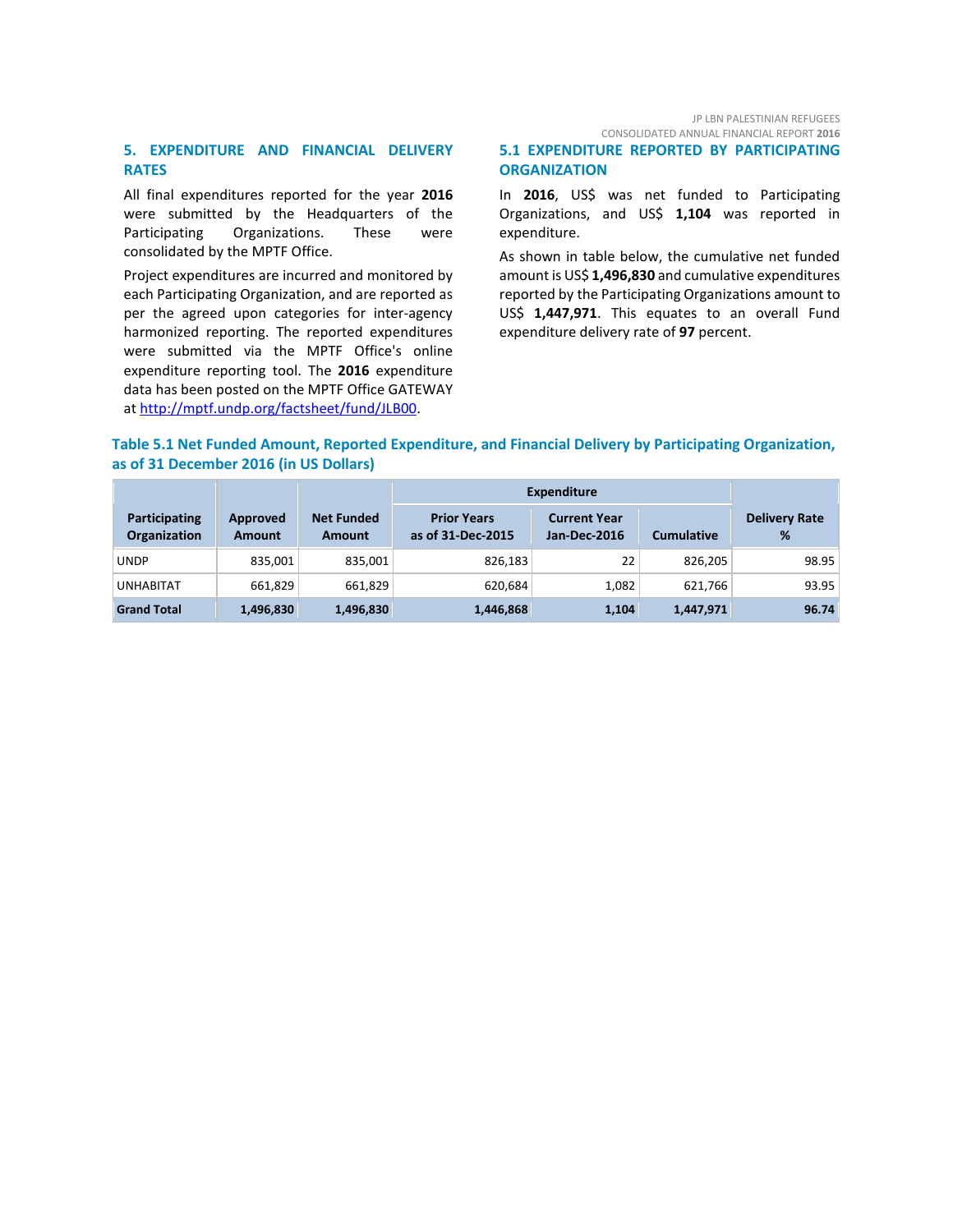## **5.2 EXPENDITURE REPORTED BY CATEGORY**

Project expenditures are incurred and monitored by each Participating Organization and are reported as per the agreed categories for inter-agency harmonized reporting. In 2006 the UN Development Group (UNDG) established six categories against which UN entities must report inter-agency project expenditures, which were subsequently modified in 2012 by the UN Chief Executive Board (CEB) as a result of IPSAS adoption to comprise eight categories.

Table 5.2 reflects expenditure reported in the UNDG/CEB expense categories.

# **2012 CEB Expense Categories**

- 1. Staff and personnel costs
- 2. Supplies, commodities and materials
- 3. Equipment, vehicles, furniture and depreciation
- 4. Contractual services
- 5. Travel
- 6. Transfers and grants
- 7. General operating expenses
- 8. Indirect costs

\_\_\_\_\_\_\_\_\_\_\_\_\_\_\_\_\_\_\_\_\_\_

## **Table 5.2 Expenditure by UNDG Budget Category, as of 31 December 2016 (in US Dollars)**

|                                           | <b>Expenditure</b>                      |                                            |              |                                                     |
|-------------------------------------------|-----------------------------------------|--------------------------------------------|--------------|-----------------------------------------------------|
| Category                                  | <b>Prior Years</b><br>as of 31-Dec-2015 | <b>Current Year</b><br><b>Jan-Dec-2016</b> | <b>Total</b> | <b>Percentage of Total</b><br><b>Programme Cost</b> |
| Staff & Personnel Cost (New)              | 87,924                                  | 627                                        | 88,551       | 6.54                                                |
| Suppl, Comm, Materials (New)              | 6,880                                   |                                            | 6,880        | 0.51                                                |
| Equip, Veh, Furn, Depn (New)              | 66,418                                  |                                            | 66,418       | 4.91                                                |
| Contractual Services (New)                | 855,553                                 | 14                                         | 855,567      | 63.24                                               |
| Travel (New)                              | 19,597                                  |                                            | 19,597       | 1.45                                                |
| Transfers and Grants (New)                | 105,805                                 |                                            | 105,805      | 7.82                                                |
| <b>General Operating (New)</b>            | 209,770                                 | 408                                        | 210,178      | 15.53                                               |
| <b>Programme Costs Total</b>              | 1,351,945                               | 1,049                                      | 1,352,994    | 100.00                                              |
| <sup>1</sup> Indirect Support Costs Total | 94,922                                  | 55                                         | 94,977       | 7.02                                                |
| <b>Total</b>                              | 1,446,868                               | 1,104                                      | 1,447,971    |                                                     |

**<sup>1</sup> Indirect Support Costs** charged by Participating Organization, based on their financial regulations, can be deducted upfront or at a later stage during implementation. The percentage may therefore appear to exceed the 7% agreed-upon for on-going projects. Once projects are financially closed, this number is not to exceed 7%.